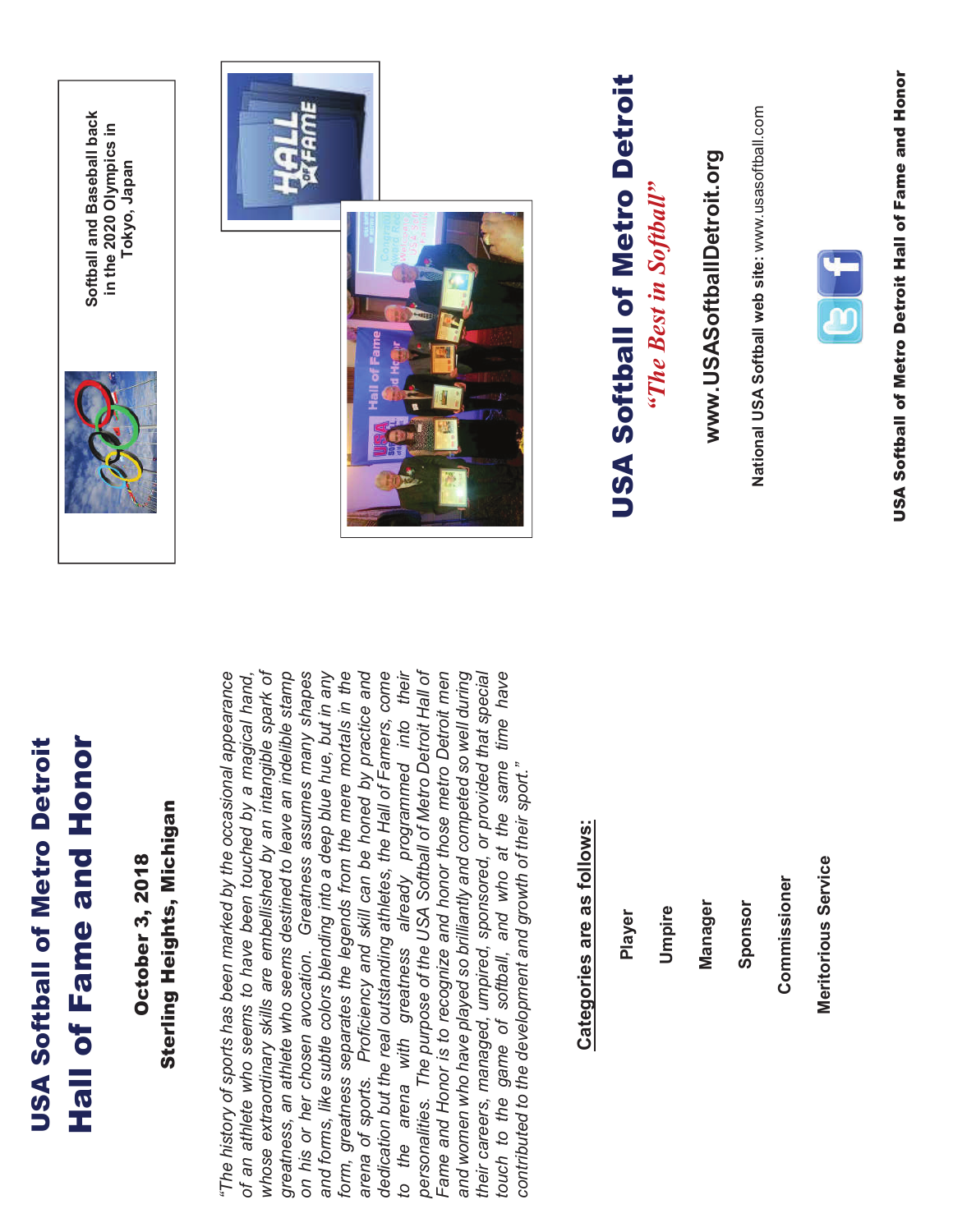1982

Carl "Tex' Collins"-SPP Sam Lombardo\*-FPP George Caloia\*-FPP Bonnie Jones\*-FPP Mike Gouin-SPP Bill Cole-SPP

### 1985

Charles Justice\*-FPP Anthony Lutomski\*-C **Nilliam Svochak\*-C** Joe Gauci-SPP Al Dolecki-S

### 1988

John "Jack" Trompics\*-MS Thomas Chappelle-SPP lack Westerlund-SPP Sammy Gee\*-FPP Bob McCaffrey\*-U

## 1991

Percy McConner\*-FPP Evans Telegadas-FPP Tony Mazza-SPP Viilo Karhu-SPP Jack Tobias-U

### 1996

Jim "Torch" Scullen-S Paul Gatto\*-FPP Ed Shankin-SPP Mike Engan-MS Vilke Turk-SPP

### 2004

Gary Urbanczyk-M Angie Fielder-FPP Mike Busch-SPP Ted Younce-U Tim Doyle\*-C

# 2010

Tom Fitzsimmons-U Mike McDowell-SPP Dennis Troshak-MS Carol Hutchins-MS Evelyn Micol-MS Bob Green-SPP

# 1983

Beatrice Lollar-SPP Roy Lombardo\*-MG Ed Figelski\*-FPP Jim Snyder\*-S Mike Ilitch\*-S

### 1986

Rocco Palmeri\*-FPP Mike Axelson-SPP George Gillies\*-U Wilbur Landis\*-C

# 1989

George Corona\*-SPP Jackie Huggins-SPP Tom Trompics\*-SPP Fred Nothdurft-S Karl Nothdurft-S Ed Tyson-FPP

# 1992

"Buck" Polonczyk\*-MS Charlie Williams-SPP Diane Laffey-MS Bob Malicki-SPP

# 1998

Frank Pilarowski\*-P/MG George Lerchen-SPP Shelley Larned-FPP Al Hortop\*-MS Al White-MP

# 2006

Doug Zimmerman-U John Eckstein-SPP Danny Lipinski\*-C Kelly Thayer-FPP Dick Collard-M Mike Barel-U

### Gary Bryce-MS 2012

Don Sheffield-SPP Julie Liljeberg-FPP Tony Profita\*-MS im Whitson-MS Bob Kost-U Al Land-MS

# Steve Hill - SPP Jim Martin - U

2016

Tom Newcombe - M Harry Haroian\* - FP Melissa Bater-FP Dan Daldine - U

# 1984

Johnny Spring\*-FPP<br>Frank Verbanac\*-SPP Mack Phillips\*-S Bob Auten-SPP Mike Adray\*-S

## 1987

Joe Castrodale-FPP Felix Michaels\*-S Jim Puckett-SPP

# 1990

Linda Mueller-SPP Wally Galba\*-SPP George LaPlata-S Carl Walker\*-FPP Jerry Zarick-FPP Don Lair\*-C

# 1994

Andy Kovalcik\*-MG Ernie Flowers-FPP Leon Grunalt\*-MG Sally Whalen\*-MS Robert Kaump\*-U Gary LaDue-SPP

# 2002

Bob/Sandy Thompson-M Tom Kaminski-SPP Don Stuckey\*-MS Mike DeLeo-U Scott Grace-S

# 2008

Pam Ossenheimer-FPP Mike Zdrodowski-SPP Peter Karmanos Jr-S Mike O'Connor-SPP **Jeanne Martin-U** Bob Allen-U

# 2014

Steve Bienkowski-SPP Dave Brubaker-MP Kelly Holmes-FPP Margo Jonker-MS Bob Lawson-U

# Key:

SPP - Slow Pitch Player U - Umpire FPP - Fast Pitch Player M -Manager  $S -$ Sponsor \* Deceased M – Meritorious Service<br>MP – Modified Player

# 23rd USA Softball of Metro Detroit



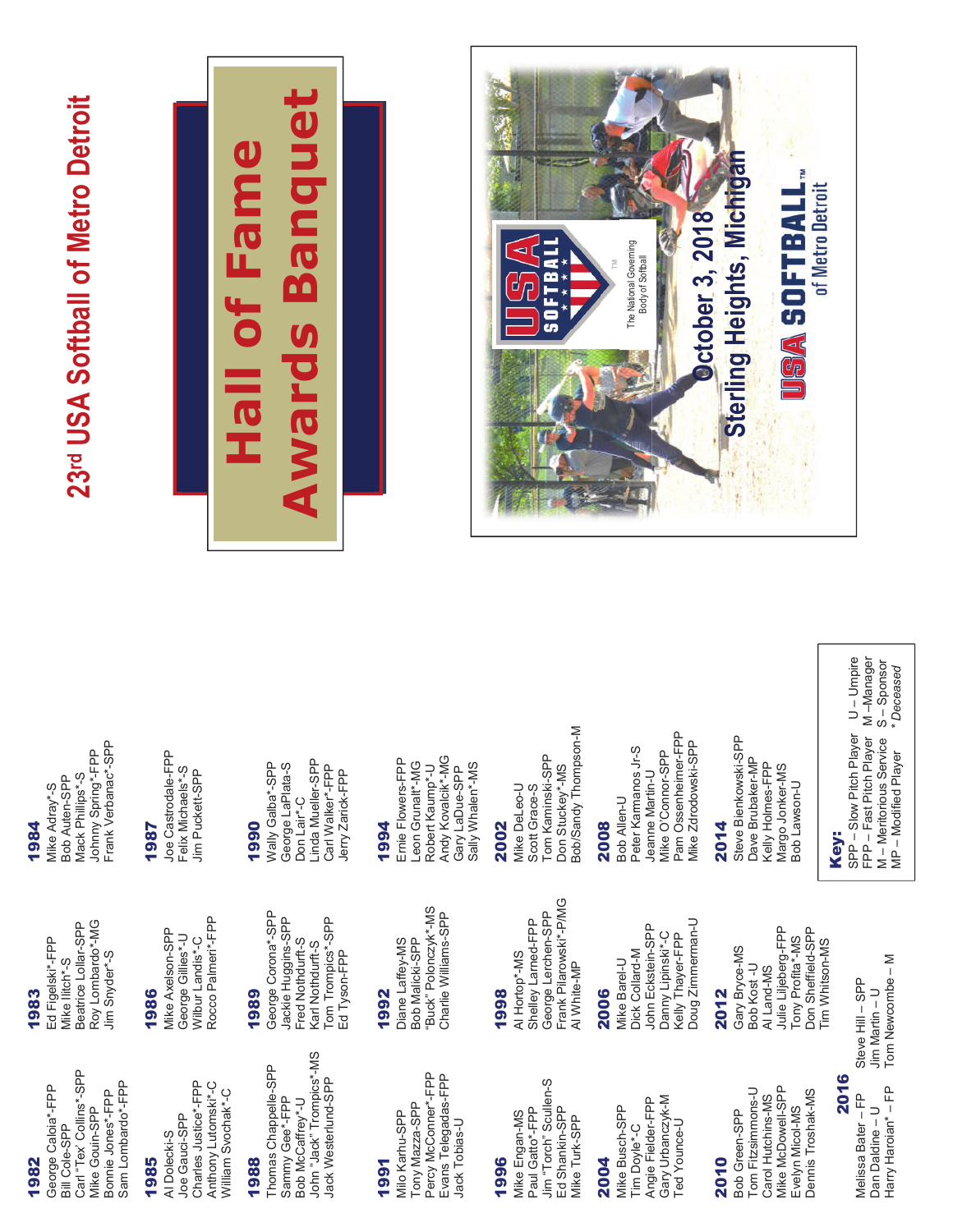# **Mike Scharf** Umpire

Vilke Scharf has been involved with USA Softball of Metro Detroit since he first registered in 1982, 36 ears ago. Mike began his softball involvement as a slow pitch blayer in 1973-82 playing in Shelby Township, Rochester, and Suburban Softball.

He worked as a League Supervisor/UIC for Rochester-Avon softball from 2010-2012 as well as an assistant softball director and assistant UIC at Total Sports from 1992-1998.

emains a member of the current umpire staff. He has worked 10 national tournaments and attended National Umpire Schools in 1996, 2010, 2016. Mike also served as the USA Softball of Metro Detroit UIC in 2016; and

Umpire. His contributions to the umpire program in the metro Detroit area Some of Mike's honors include being a Gold Level Member of the Medals Program, a National Indicator Fraternity Member, and an Elite Slow Pitch continues to provide valuable leadership and guidance to umpires!

# A Finesse Salute

The Finesse youth fast pitch softball organization diamond! Established in 1986 (30+ years in both youth slow pitch and fastpitch softball), Finesse is recognized as one the top girls has achieved enormous success on the fastpitch organizations in the Midwest. The Finesse organization provides opportunities for female athletes from 10-18 years old. More than 300 players have gone on to play softball in college on scholarships with many of those athletes named All-Americans. Multiple player and star at University of Michigan, Amanda Chidester, is currently on players have also been named to Flo Softball's Top 100. A former Finesse the USA national team.

achieving multiple national championships in both slow pitch and fastpitch. In 2017, the 14U team finished runner-up at USA Softball A Nationals; the 16U team captured the USA JO Cup National Championship; and in 2018, Their teams are consistently ranked in the top 50 teams nationally while he 14U and 16U teams finished top 5 at the USA Softball JO Cup The accomplishments of the Finesse Softball organization are impeccable!

# Fast Pitch Player **Tracy Carr**

Tracy began her illustrious fast pitch softball career Foster Oilers appearing in national tournaments in championship. At the age of 17, she played with at the young age of 11 playing with the famed Compuware fast pitch organization capturing regional titles and appearing in a national 1991 and 1992.



University of Michigan where she broke UM records for RBI's and doubles Tracy went on to star at Lapeer West high school and then on to the while appearing in two college world series championships. She continued her prowess on the field with Daly Restaurant in 1993-96 and again in 1999 appearing in class A national tournaments each year. With<br>Tracy on the team, Daly finished in the top four in 1994, 1995,1996, and 1999.

Tracy continued her career in Women's Professional Fastpitch from1997-1998. Softball has been a part of Tracy's past for many years!

# Detroit Sports Commission **Meritorious Service**



only monetary support, but also by providing valuable visitor information as The economic impact has been more than \$10 million to the area since the collaboration was initiated. The Sports Commission and the Detroit Metro Convention and Visitors Bureau have been instrumental in providing not well as tournament volunteers.

The partnership is recognized as one the best relationships in the country for softball organizations and is a model that others continue to try and replicate!